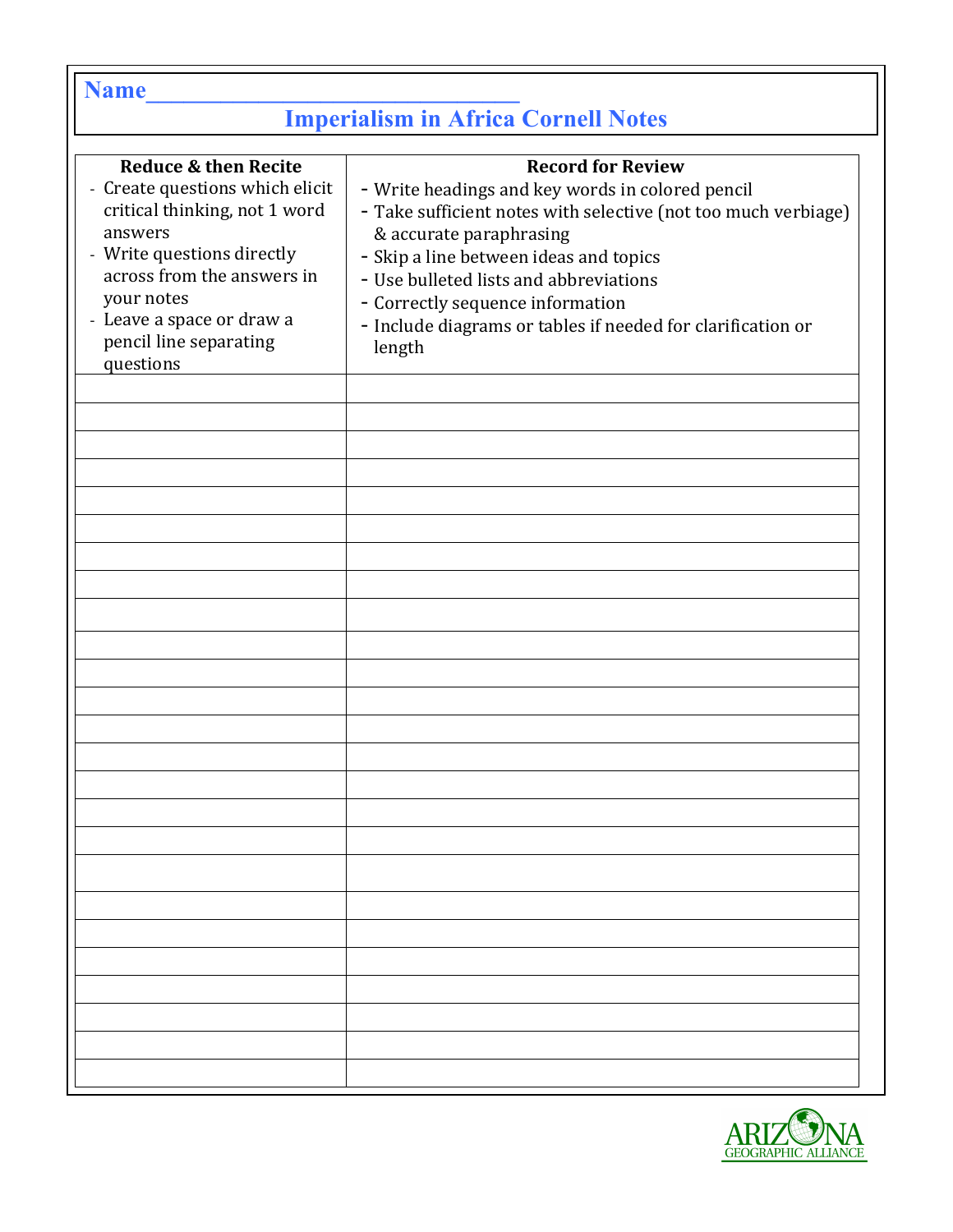| Reduce & then Recite | Record for Review                                                                                                                                                                           |
|----------------------|---------------------------------------------------------------------------------------------------------------------------------------------------------------------------------------------|
|                      |                                                                                                                                                                                             |
|                      |                                                                                                                                                                                             |
|                      |                                                                                                                                                                                             |
|                      |                                                                                                                                                                                             |
|                      |                                                                                                                                                                                             |
|                      |                                                                                                                                                                                             |
|                      |                                                                                                                                                                                             |
|                      |                                                                                                                                                                                             |
|                      |                                                                                                                                                                                             |
|                      |                                                                                                                                                                                             |
|                      |                                                                                                                                                                                             |
|                      |                                                                                                                                                                                             |
|                      |                                                                                                                                                                                             |
|                      |                                                                                                                                                                                             |
|                      |                                                                                                                                                                                             |
|                      |                                                                                                                                                                                             |
|                      |                                                                                                                                                                                             |
|                      |                                                                                                                                                                                             |
|                      |                                                                                                                                                                                             |
|                      |                                                                                                                                                                                             |
|                      |                                                                                                                                                                                             |
|                      |                                                                                                                                                                                             |
|                      | Reflect & Recapitulate                                                                                                                                                                      |
|                      | In your own words and in complete sentences, write a 3 - 4 sentence summary paragraph. Your<br>summary should cover the main concepts of the notes, be accurate, and have adequate details. |
|                      |                                                                                                                                                                                             |
|                      |                                                                                                                                                                                             |
|                      |                                                                                                                                                                                             |
|                      |                                                                                                                                                                                             |
|                      |                                                                                                                                                                                             |
|                      |                                                                                                                                                                                             |
|                      |                                                                                                                                                                                             |
|                      |                                                                                                                                                                                             |
|                      |                                                                                                                                                                                             |
|                      |                                                                                                                                                                                             |
|                      |                                                                                                                                                                                             |
|                      |                                                                                                                                                                                             |
|                      |                                                                                                                                                                                             |
|                      |                                                                                                                                                                                             |
|                      |                                                                                                                                                                                             |
|                      |                                                                                                                                                                                             |
|                      |                                                                                                                                                                                             |